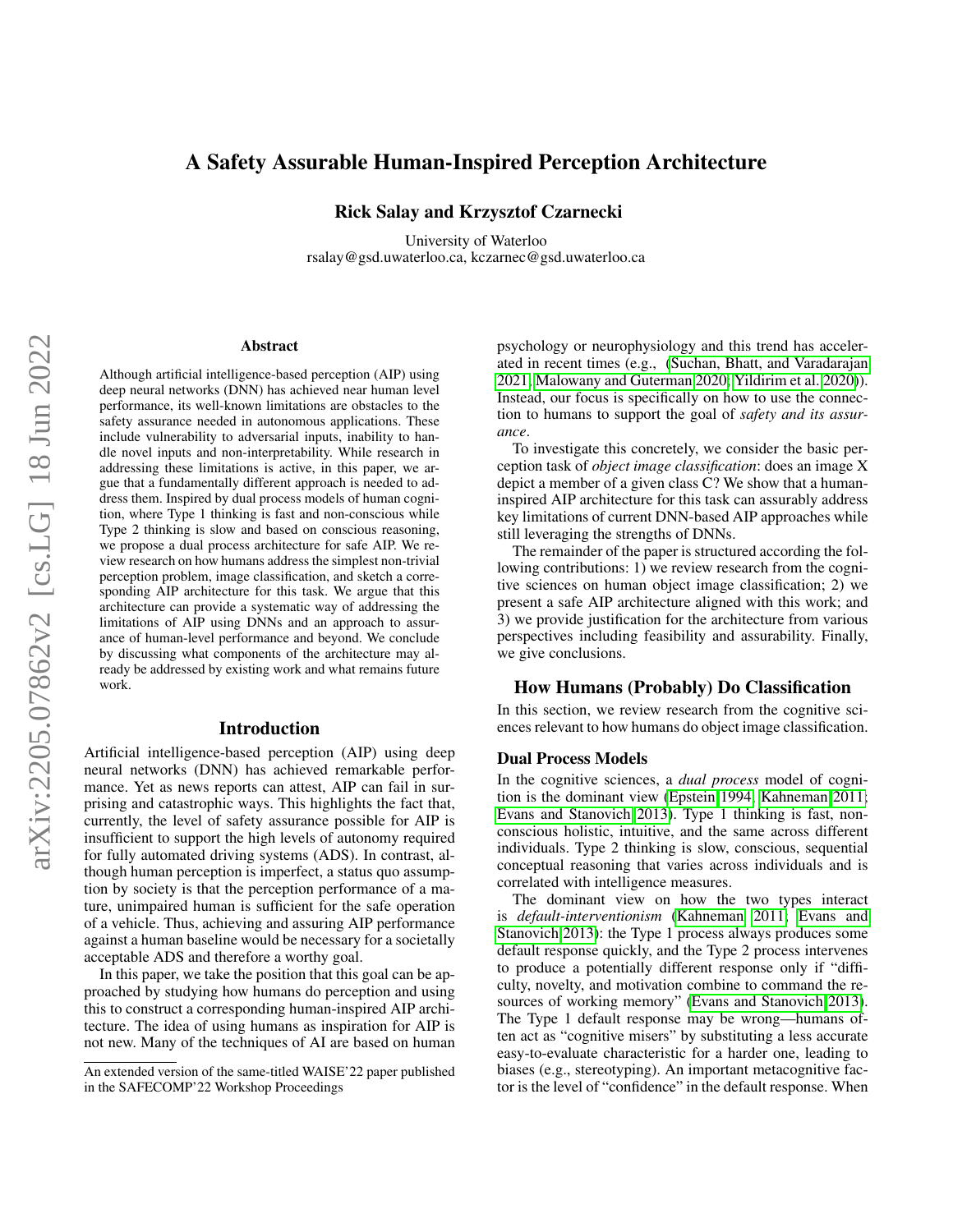people are confident, they are less likely to invoke the Type 2 process [\(Thompson, Turner, and Pennycook 2011\)](#page-9-1). Thus, low confidence is a key triggering factor for Type 2 intervention.

Time and risk play important roles. For fast (Type 1) binary perceptual decisions (less than 1,500 ms), research supports the idea that evidence accumulates over time until a threshold is reached and a decision is made. In addition, there is a speed/accuracy tradeoff. If speed is a priority then accuracy may be lower, while a focus on high accuracy slows the decision (e.g., [\(Ratcliff and McKoon 2008\)](#page-8-3)).

A natural criterion for choosing the priority is the perceived risk associated with the decision. Safety-critical decisions that must be made quickly, e.g., an object appears suddenly in front of the vehicle, prioritize speed. In this case, accuracy may suffer, and Type 2 intervention is not an option, because it is slow. This suggests that even inaccurate Type 1 decisions should be appropriately conservative to manage risk. For example, if there is not enough time to determine whether the object that suddenly appeared is a pedestrian or a cyclist, a safe response may be to assume that it is a pedestrian, since this suggests a more conservative behaviour.

Although this risk managing approach to Type 1 classification seems intuitive and prudent, it is difficult to support from research. The research on time pressure and human decision risk is focused on gambling contexts where it has been observed that when time pressure forces Type 1 decisions, these may be riskier decisions than if more time was available (e.g., [\(Madan, Spetch, and Ludvig 2015\)](#page-8-4)). Since the risk in gambling contexts is measured in monetary terms, it is not clear how well these results transfer to fast safetycritical decision making.

A related well-researched area is the "choking-underpressure" phenomenon exhibited by humans in high-stakes situations such as sporting events [\(Yu 2015\)](#page-9-2). One explanation proposed for this is that pressure induces people to consciously monitor their behaviour causing a switch from automatic and efficient (Type 1) behaviour to a slower controlled (Type 2) behaviour [\(Baumeister 1984\)](#page-7-2).

#### Object Image Classification

Specific to the object image classification task, two prominent lines of research from different perspectives are *object recognition*, studied in the neuropsychology of vision [\(Di-](#page-7-3)[Carlo, Zoccolan, and Rust 2012\)](#page-7-3), and *object categorization*, studied predominately in cognitive psychology and cognitive linguistics [\(Goldstone, Kersten, and Carvalho 2018\)](#page-8-5). Object recognition concerns the ability to assign labels to particular objects sensed by the retina, including precise identifying labels and coarser category labels. Object categorization is the more general cognitive process of grouping objects based on similar or shared features [\(Goldstone,](#page-8-5) [Kersten, and Carvalho 2018\)](#page-8-5). Note that the term "categorization" used in the cognitive sciences is synonymous with "classification" as used in AI contexts.

Vision processing in the brain has two major streams: the ventral stream is responsible for object recognition, whereas the dorsal stream is responsible for visually guided action. Recent research provides strong evidence that some Type 1

representation of a category is already in the ventral stream, expressed in terms of visual features, even though it is ultimately coded using more abstract (i.e., conceptual) features (Type 2) in downstream parts of the brain [\(Bracci,](#page-7-4) [Ritchie, and de Beeck 2017\)](#page-7-4). The categorization in the ventral stream is fast, with a response time as little as 250- 290 ms for some categories, confirmed by multiple studies [\(Fabre-Thorpe 2011\)](#page-8-6).

Humans are effective at recognizing objects under different confounding visual conditions, such as varying positions to the object, lighting, context, occlusion, etc. A key function of the ventral stream is to facilitate this ability by *transforming object images into representations invariant to these conditions* before further processing to categorize the object [\(DiCarlo, Zoccolan, and Rust 2012\)](#page-7-3). Two theories dominate regarding the form of the invariant object representation. The structural description theory [\(Biederman 1987\)](#page-7-5) proposes a 3D parts-based representation, while in the viewbased theory [\(Poggio and Edelman 1990\)](#page-8-7), objects are represented as a combination of a small set of particular 2D views that can be transformed to represent any other view. In this paper, we will refer to the transformation of an object image to an invariant representation as *object normalization*.

Although object categorization can be seen to be part of object recognition, the research tradition in this area is focused on theories about *concepts* — the mental representation of a category. As such it is applicable to both Type 1 and Type 2 processes. The classical *rule-based* theory of concepts extending back to Greek philosophers is that they consist of the necessary and sufficient conditions for membership in the category. This view has been much critiqued. For example, Wittgenstein observed that the requirement for a set of necessary conditions often does not hold due to presence of exceptions and famously illustrated this by attempting to find the necessary conditions for the category "game". It is also inconsistent with empirical evidence obtained by Rosch [\(Rosch 1973\)](#page-8-8) that categories are graded, with some members more central or typical than others, having more of the common features. This led Rosch to propose that concepts are *prototype-based* with membership determined by degree of similarity to the prototype. Another dominant proposal supported by empirical evidence is that concepts are *exemplar-based* [\(Medin and Schaffer 1978\)](#page-8-9), where exemplars are specifically remembered examples of the category and membership is determined by collective similarity to all exemplars. Each approach has its strengths and weakness and more recently, the accepted view is that all of these approaches may be used in some combination [\(Murphy 2016\)](#page-8-10).

Both the prototype and exemplar approaches to object categorization depend on *similarity judgement* to compare the observed object image with stored representations. Research on human similarity judgement is extensive (See [\(Gold](#page-8-11)[stone and Son 2012\)](#page-8-11) for a review). Four basic approaches have been proposed: *geometric* using a distance measure in a continuous space, *feature-based* aggregating the number of shared discrete features, *alignment-based* extending the feature-based approach to include relations (e.g., part-of) between features, and *transformation-based* based on the effort needed to transform one image into another.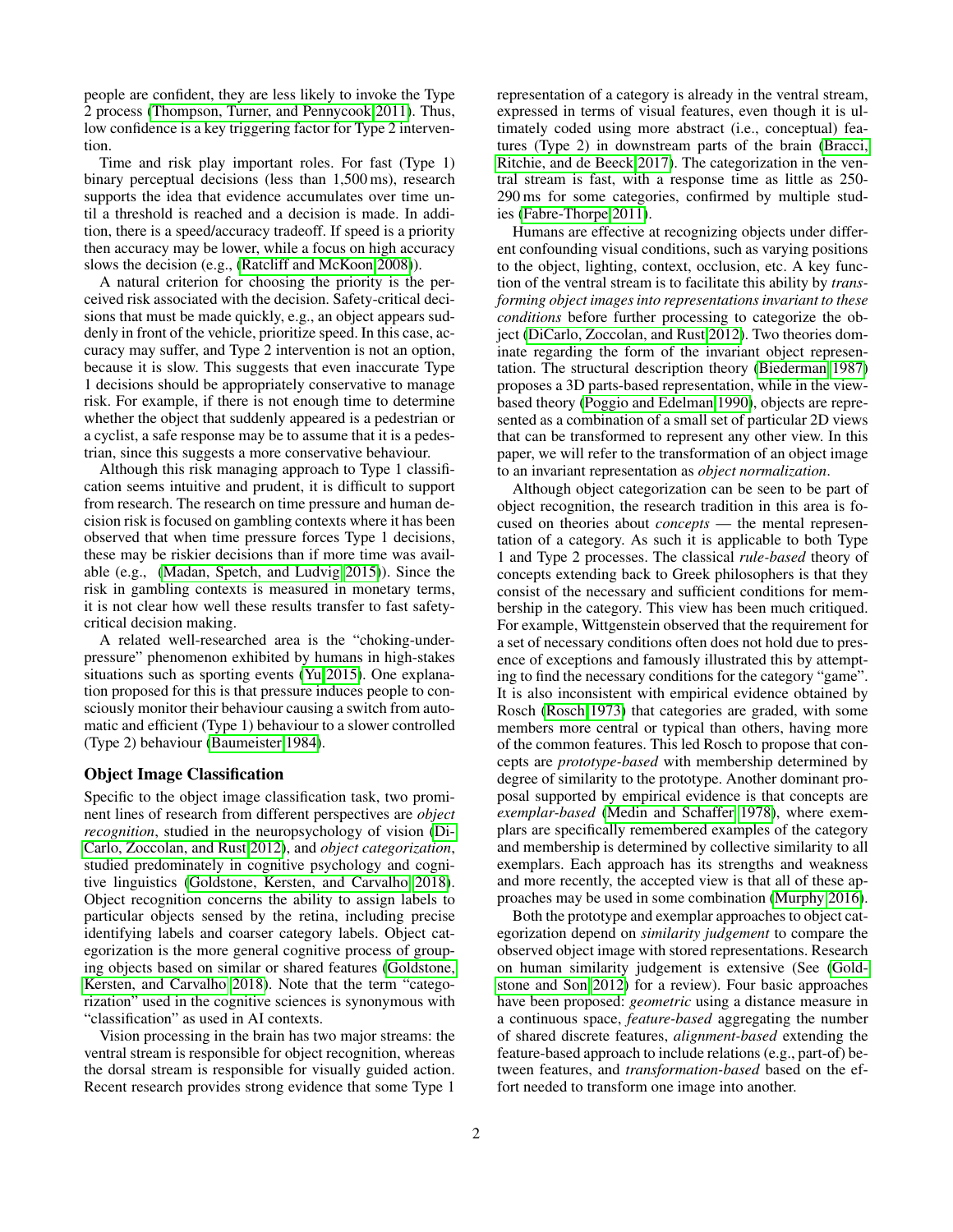<span id="page-2-0"></span>

Figure 1: Human inspired classification activity diagram.

# An Assurable Human-Inspired Classification **Architecture**

Inspired by the research on object classification by humans presented above, in this section, we propose the high-level dual process architecture for classification shown in Fig. [1.](#page-2-0) Here, we assume that the fast Type 1 processes are carried out by DNNs, while slower Type 2 processes use reasoning with symbolic AI. The input to the system is an object image from an upstream process (e.g., the first stage of an object detector). In alignment with processing in the ventral stream, the first step is object normalization to eliminate the confounding effects of visual conditions. Then, a DNN-based classifier of the invariant object representation generates a classification based on visual features. We assume that these classifiers use prototype/exemplar methods to align with the human representations of concepts. Furthermore, we assume they measure confidence in their classification decision.

If the result produced by fast classifiers is inadequate (e.g., too low confidence) and if there is available time, then a reasoning process can intervene to attempt to improve the result by exploiting conceptual knowledge about object classes. The reasoning process considers alternative classification hypotheses, then generates perceptual queries of the invariant object representation that could provide evidence to affirm or refute a hypothesis. We assume that these queries have yes/no answers and can all be viewed as classification problems<sup>[1](#page-2-1)</sup>; thus, we ground the Type 2 reasoning process in the Type 1 perceptual process [\(Harnad 1990\)](#page-8-12). Note that the a query is a recursive invocation (as indicated by the dashed arrows), since if the Type 1 process does not adequately answer a query, a Type 2 reasoning process can be invoked to intervene on it, and so on. Overall, the more time spent reasoning, the more this process can improve the quality of the classification by generating more potential hypotheses and by obtaining more evidence for hypotheses.

### The Necessity of Dual Processes

We may reasonably ask whether the additional complexity of a dual process approach to classification is really necessary. After all, a DNN is a universal approximator and with sufficient training examples, it should get arbitrarily accurate. However, we argue that a pure DNN approach is intrinsically limited.

The classes of objects, such as, pedestrian, cyclist and car, that are relevant for perception by an ADS have the crucial characteristic that they are not primarily determined by visual features but rather by conceptual features. For example, something is a cyclist not because of how it looks (visual features), but because it exhibits conceptual features such as having one or more wheels, carrying human rider(s), being propelled by rider effort, etc. Assessing the presence of these features definitively may require arbitrary amounts of reasoning. This suggests that visual features are insufficient to correctly characterize these classes, and thus, a DNN trained on object images alone *cannot ever achieve perfect accuracy, regardless of how many training examples are provided*.

However, having a similar visual appearance for certain subsets of class instances is a common occurrence. This could be due to genetics (for "natural kinds"), design or fashion. For example, cyclists on bicycles have visual similarity but look different from cyclists on recumbent cycles who are visually similar to each other. When such clustering according to visual similarity is available, visual feature-based classifiers are useful approximators for these subclasses of instances. But even here, their performance is intrinsically limited as illustrated in Fig. [2.](#page-4-0) It is always possible to find false negatives (FN)—unusual cyclists that fit the conceptual description but not the visual. On the other hand, we can also always find images that look like cyclists, but on careful inspection, do not satisfy the conceptual description, yielding false positives (FP).

Despite the inaccuracies of visual-feature based classifiers, the benefit is that they may be fast in comparison to a classifier based on reasoning about conceptual features. Thus, when a safety critical decision must be made quickly, a visual-feature based classifier is preferable. This suggests that an optimal classifier strategy should follow a dual approach, leveraging visual features for speed and conceptual features for accuracy when the time is available.

To further refine this conclusion, we must address an apparent paradox. The architecture in Fig. [1](#page-2-0) shows that conceptual reasoning must ultimately be grounded in visual features (or, more generally, in features of available sense

<span id="page-2-1"></span><sup>&</sup>lt;sup>1</sup>We limit the queries for simplicity, but more general Type 1 queries are be possible as well.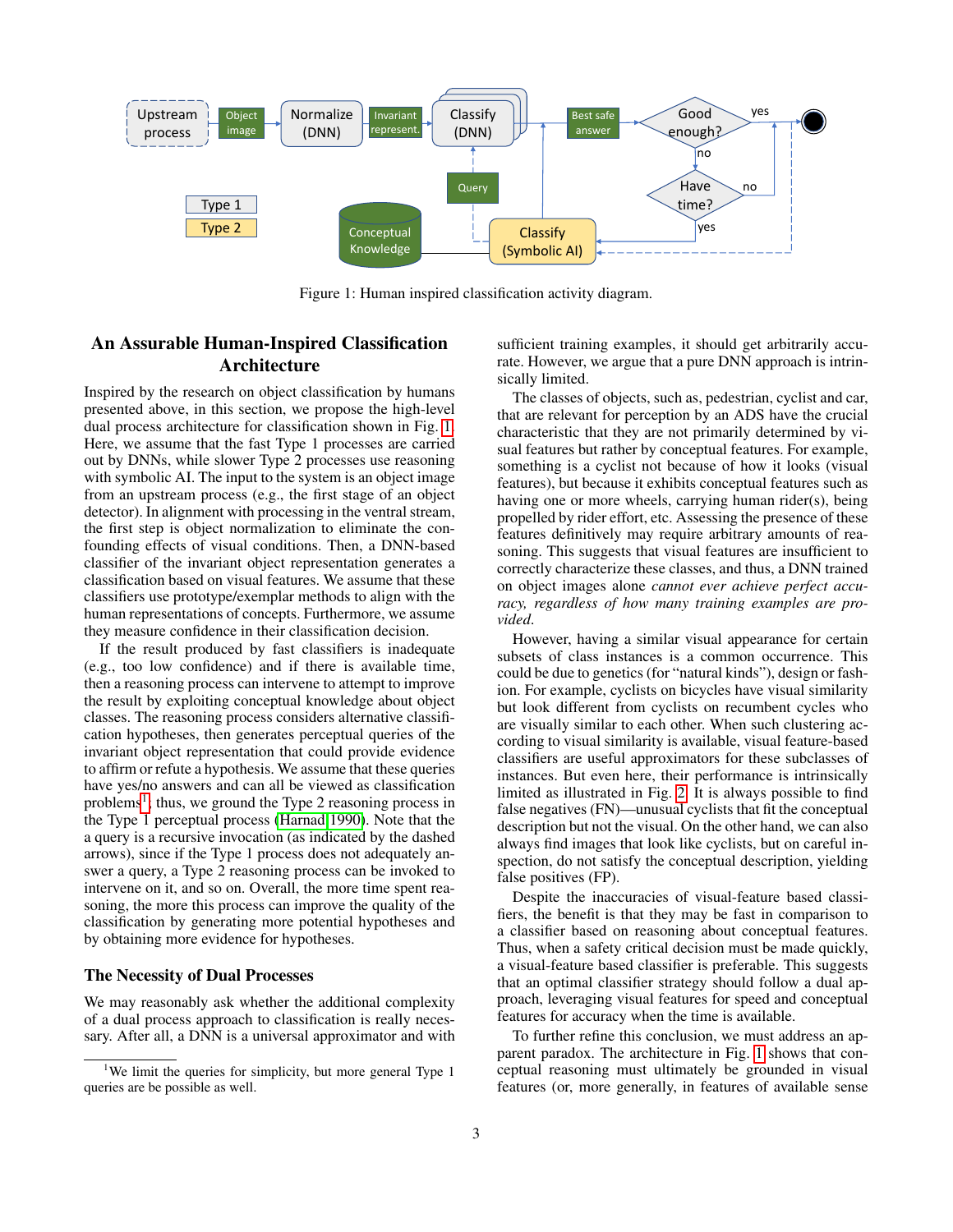modalities). This is because evidence to support conceptual hypotheses about objects in the world can only be obtained through visual means—there is no way to directly access knowledge about these objects. Thus, all reasoning about conceptual features must be reducible to reasoning about visual features. However, if this is the case, then it would seem that *visual features alone must be enough* to characterize these classes, even if they are internally encoded in terms of conceptual features.

The way out of this apparent paradox is to acknowledge that, while individual queries about the object image issued by a Type 2 classifier are ultimately answered using visual features, each such query appeals to potentially different visual features and the scope of such queries is limited only by the size of the knowledge base. In contrast, the set of visual features used by a Type 1 classifier for a specific class is much smaller, focused on that class only. For example, if a bicycle is decorated with flowers attached to the frame, these may create enough of a visual distortion to cause an FP in a Type 1 cyclist classifier. However, the Type 2 conceptual reasoning process can potentially identify the presence of flowers (using a Type 1 flower classifier) and conclude that these do not affect the satisfaction of the conceptual definition of cyclist.

In this case, it is unlikely that the Type 1 cyclist classifier could ever learn to draw this conclusion because it would need to develop sensitivity to visual features about flowers. More generally, it would need to handle the visual features for every class in the knowledge base that could ever cooccur with a cyclist, which is likely to include most of the knowledge base. The dual process approach solves this scalability problem by delegating the job of ranging over the full span of world knowledge needed in the many varied, but rarer cases, to Type 2 classification and keeping Type 1 classification focused on typical class features.

#### Addressing Safety

We assume that the safety requirements of an object classification subsystem are refined from system level (e.g., ADS) safety requirements (see [\(Salay et al. 2022.\)](#page-8-13) for a schema of such a refinement). This refinement identifies specific performance requirements of the subsystem needed to address different potential hazard scenarios. Since these requirements are system specific, for our proposed high-level architecture we instead consider the general implications of the high-level requirement that the subsystem provides performance at least as good as humans. In particular, the following three requirements are relevant and follow from the review of human classification.

#### Requirement 1. *The classification subsystem shall support accurate classification for both typical and atypical inputs.*

Humans are able to effectively address both these types of inputs, and while it is well-known that DNN-based classifiers can achieve high accuracy on typical cases, they can often fail on unusual cases. As argued in the previous section, this is because DNN classifiers use visual features and these are only sufficient for characterizing subsets of class instances that cluster on visual similarity. These clusters identify visually prototypical class instances. However these only approximate the true class described by conceptual features, leading to both FNs and FPs for atypical cases. To correct these inevitable misperceptions by Type 1 classifiers, the architecture uses a Type 2 classifier based on conceptual reasoning.

The decision on when to invoke the Type 2 classifier is a crucial part of the architecture (i.e., the "good enough" decision in Fig. [1\)](#page-2-0). One signal relevant here is a measure of the uncertainty (or conversely, confidence) in the Type 1 classifier result. Assume the Type 1 classification process produces a categorical distribution  $P(c)$  across classes and that this is *calibrated*— i.e., the value  $P(c)$  for an input image accurately reflects the actual probability that  $c$  is the correct class of the image.

A true positive (TP) classification corresponds to sharp distribution with one class having high probability and the others low. A distribution close to uniform probability indicates high uncertainty and a potential FN representing a visually atypical instance (Fig. [2,](#page-4-0) top). A distribution in which a few classes dominate also represents higher uncertainty indicating atypical visual ambiguity and could signal a potential FP. For example, the bottom right example in Fig. [2](#page-4-0) could have highest probability for Cyclist (causing an FP) but with the probability of Pedestrian a close second. A limitation of this approach for detecting FPs is that it may require a large number of classes. For example, the bottom left example in Fig. [2](#page-4-0) would only be caught if there was a class BicycleRide.

### Requirement 2. *The classification subsystem shall support classification for both fast and slow safety-critical decisions.*

This requirement acknowledges that safety-critical decisions may occur over different time-frames. For example, an object appearing suddenly ahead of the ADS requires a fast response, whereas an object causing a traffic slowdown ahead allows for a slower response. When fast classification is required, the architecture assumes that this is provided by the Type 1 process alone, since Type 2 processes are too slow. For typical cases, this can provide assurably high levels of accuracy. A limitation of the architecture is that atypical cases may be misclassified by the Type 1 classifier and this can be a safety hazard in some situations. Uncertainty measurement of the Type 1 result, as discussed above, may play a mitigating role here by signaling to the driving policy when the classification may be incorrect and a conservative action should be taken to minimize risk.

In [\(Salay et al. 2020\)](#page-8-14), a systematic way to approach this with a quantifiable safety guarantee is proposed. A *credible set* of  $P(c)$  with confidence  $\alpha$ , is a smallest subset of classes such that their cumulative probability is not less than  $\alpha$ . Because the classifier is calibrated, the true class is in the credible set with probability at least  $\alpha$ . Thus, if the Type 1 classifier sends the credible set as its result to the driving policy, any action it produces that is safe for all the classes in the set will be safe at least  $\alpha \times 100\%$  of the time.

For example, consider the bottom right image of a person walking their bicycle in Fig. [2.](#page-4-0) Assume the Type 1 classifier returns the categorical distribution {Cyclist:0.55,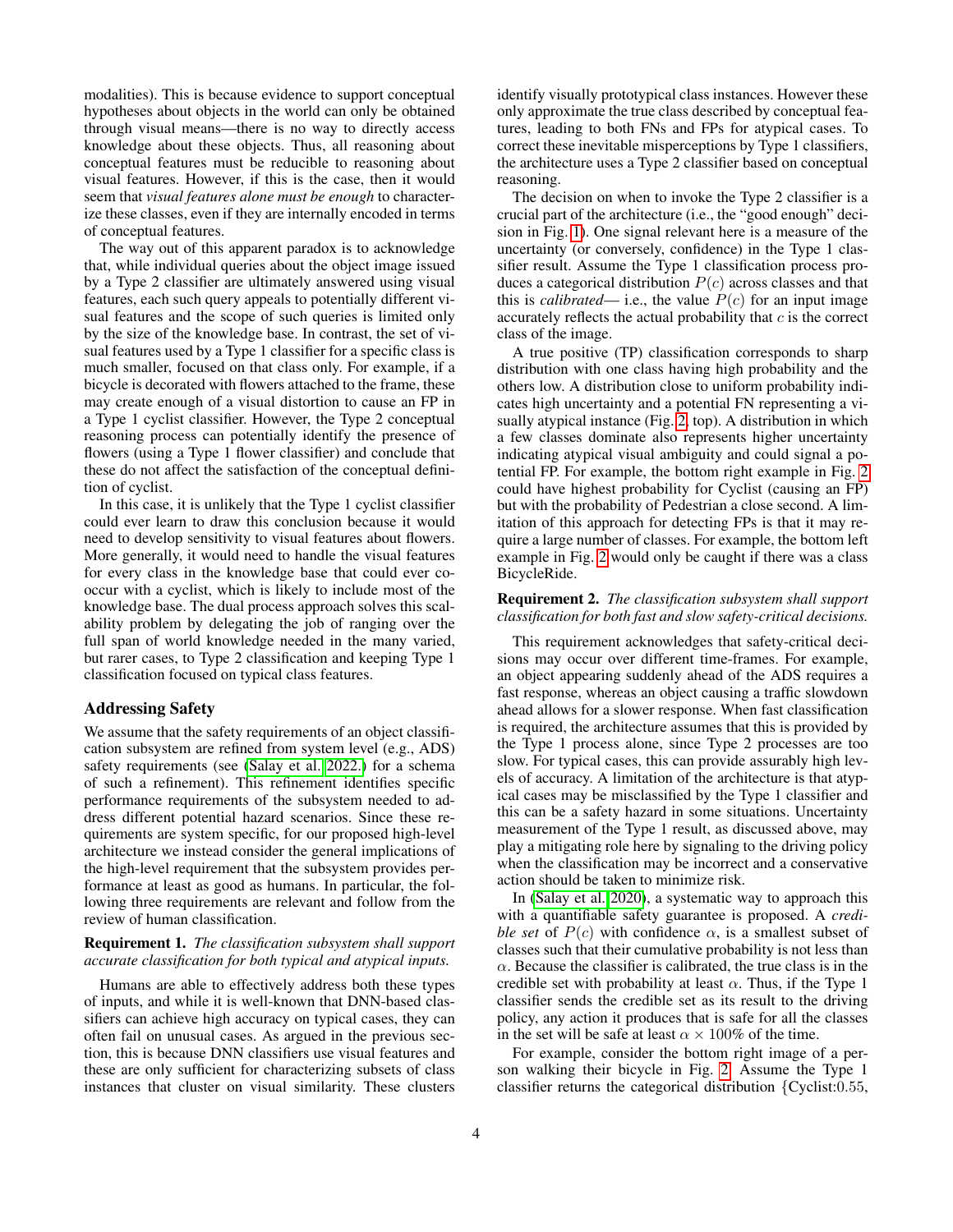<span id="page-4-0"></span>

Figure 2: Visual feature based classifiers are intrinsically limited.

Pedestrian:0.40, Car:0.05}. Simply selecting the class with the maximum probability would make the result Cyclist, but this is an FP—the true class is Pedestrian. However, we can be 95% sure that the true class is one of {Cyclist, Pedestrian, which is the credible set for  $\alpha = 0.95$ . If the driving policy chooses an action that is safe for both classes in this set, it will be safe at least 95% of the time. The cost is a potentially overly conservative action. A limitation of this approach is that it requires there to exist an action that is safe for every class in the credible set, which may not always be the case.

### Requirement 3. *The classification subsystem shall support accurate classification in the presence of confounding visual conditions within the range tolerated by humans.*

Humans are effective at ignoring conditions such as varying positions to the object, lighting, context, occlusion, etc. However, these kinds of variations have proven to be challenging for DNN-based classifiers and are the basis for many kinds of adversarial attacks. The architecture addresses this issue by introducing the object normalizer. The Type 1 classifiers operate on the invariant representation in which the confounding effects are mostly removed.

However, since the impact of confounding visual conditions is to introduce aleatoric uncertainty into the image, the effectiveness of object normalization and subsequent classification is ultimately limited by the amount of aleatoric uncertainty present. For example, a certain amount of lighting variation can be removed, but as the light gets lower, information loss increases until it is too great to discern the object in the image. There is, therefore, a limited range of tolerable visual conditions for both humans and machines. We require that the object normalizer + classifier combination operate at least within the human range. Methods for eliciting formal requirements representing such human-tolerable ranges have been recently proposed [\(Hu et al. 2020,](#page-8-15) [2022\)](#page-8-16).

# Type 1/Type 2 Consistency

We should expect that some *consistency* relation holds between the Type 1 and Type 2 classifications, but what should it be? As discussed above, the Type 1 classification based on visual features is inherently limited—it may achieve high accuracy for typical cases but often produces FNs and FPs for atypical cases. Furthermore, recall that for humans, the interaction between the Type 1 and Type 2 processes is not a decision fusion of redundant perceptual processes, but rather that the Type 2 process intervenes to improve on the Type 1 result when necessary and possible. This relationship is inherited by the proposed architecture. Thus, the Type 2 classification is considered both to be *authoritative* and it must be *no worse* than the Type 1 classification. The latter condition suggests that when Type 1 is TP, then so must Type 2, but when Type 1 is FN or FP, Type 2 may be the same or TP.

Note that we do not assume the Type 2 classification is necessarily always TP even though it is considered authoritative, since its accuracy is still limited when excessive aleatoric uncertainty is present. Furthermore, the degree of improvement over the Type 1 classification is limited by the reasoning time available, richness and correctness of the conceptual knowledge base and accuracy of the Type 1 classifiers used to answer queries.

Until now we have been discussing the kind of *classification consistency* that must hold between the Type 1 and Type 2 classification. Another kind of consistency is *risk consistency*—how is the safety of the classifications related? If we assume that a correct classification is always at least as safe (i.e., leads to a driving policy action that is not more hazardous) as a misclassification, then our classification consistency requirement implies that, when time is not a safetycritical factor, the Type 2 classification is always at least as safe as the Type 1 classification.

However, not all misclassifications are unsafe. For example, misclassifying a pedestrian as a cyclist, when it is still far ahead, may not lead to different behaviour by an ADS. Thus, the hazardousness of a given misclassification is situation-dependent. Can this fact be exploited to produce a stronger risk consistency requirement? In an assurance case, a fine-grained analysis of hazardous patterns of misperceptions relevant in different driving scenarios can provide a correspondingly fine-grained and risk-aware set of performance requirements for the Type 1 classifiers [\(Salay et al.](#page-8-13) [2022.\)](#page-8-13). Such a set of requirements identify the kinds of im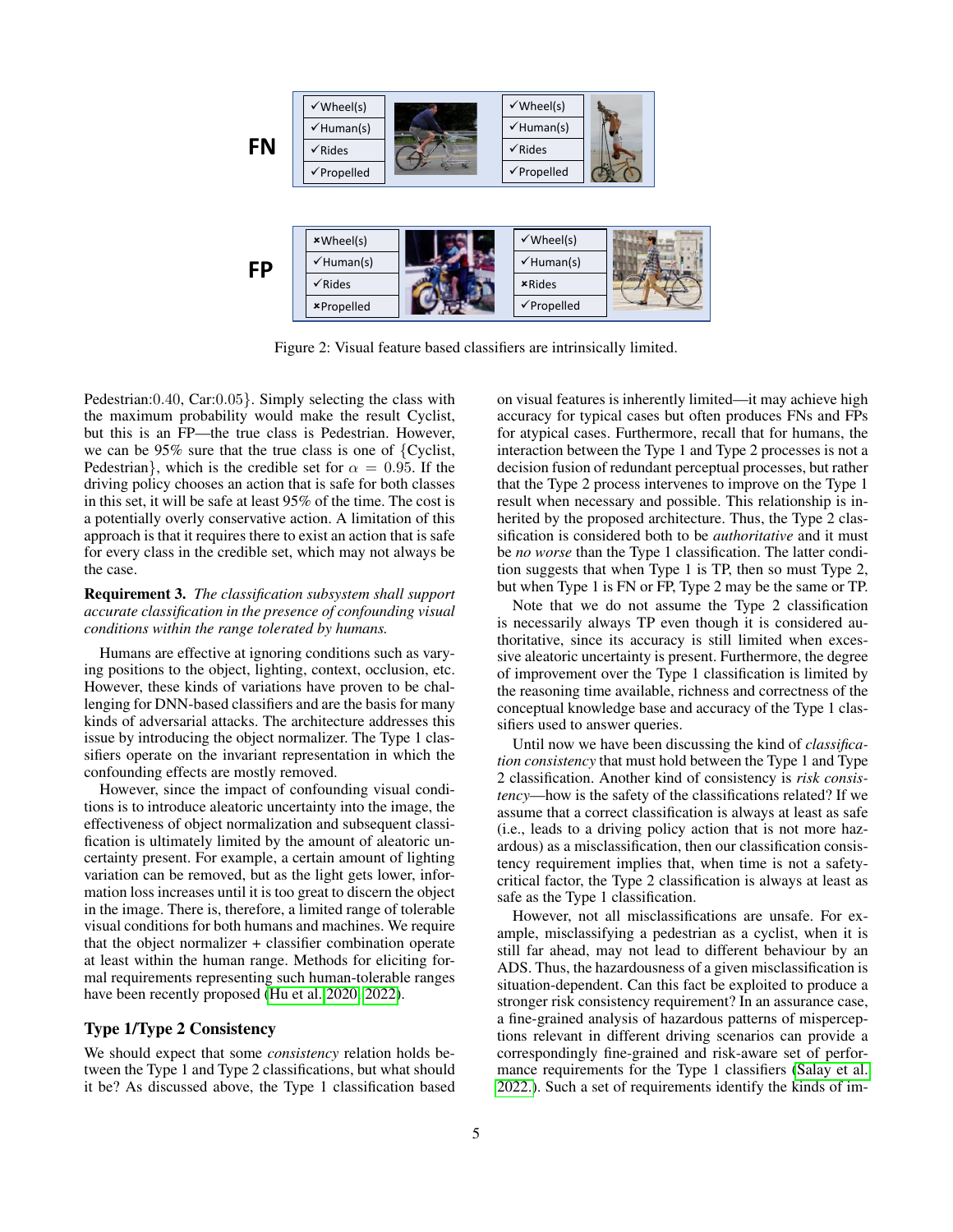ages that are more likely to cause hazardous actions if misclassified, thus the training of Type 1 classifiers can focus more on these.

Another approach to stronger risk consistency is based on the credible set approach to representing uncertainty discussed above. If a Type 1 classifier produces the credible set for a required level of confidence  $\alpha$  as output, then even though uncertainty is present, a driving policy can still perform a safe action, if one exists. In limited operational design domains, it may be possible to show that a safe action exists in every situation for any subset of classes. Thus, in such a restricted context we can satisfy the following additional risk consistency condition: the Type 1 classification will always be as safe as the Type 2 classification  $\alpha \times 100\%$ of the time. Note that, even here, a Type 2 classification is still preferable when time permits because the action based on an uncertain Type 1 classification is more conservative than necessary and may hamper other ADS objectives such as progress or comfort.

# Validation

Although the proposed architecture is human-inspired, this alone is not sufficient to justify it. In this section, we validate the architecture by analyzing the feasibility and assurability of the components.

#### Feasibility of Architecture Components

We briefly review existing work that could address the requirements of architecture components.

Object Normalization The field of computer graphics studies how to render object and image-taking specifications (e.g., 3D mesh, light sources, textures, camera position, etc.) into an object image. The problem of *inverse graphics* is how to produce such a specification from an object image; thus, it performs the task of object normalization. Solving the inverse graphics problem is active research and various recent approaches using neural networks have been proposed (e.g.,[\(Yao et al. 2018;](#page-9-3) [Deng, Kornblith, and Hinton](#page-7-6) [2019;](#page-7-6) [Yildirim et al. 2020\)](#page-9-0)). The idea of *capsule networks* is a prominent approach [\(Hinton, Sabour, and Frosst 2018\)](#page-8-17) where the network learns an object class by decomposing into object parts and their structural relationships.

Another field that is relevant here is *embodied AI* [\(Chris](#page-7-7)[ley 2003\)](#page-7-7). Humans learn about objects by engaging with them directly in the world. In this way, they automatically learn what aspects of their experience are irrelevant to tasks such as classification (e.g., their position relative to the object or the orientation of the object). Artificial agents may be able to obtain these same benefits if they learn in a similar way rather than being trained from a predefined dataset of static images [\(Smith and Gasser 2005\)](#page-8-18). To facilitate this, various simulation tools have been developed that allow artificial agents to roam and interact in a simulated world to learn about it directly [\(Duan et al. 2021\)](#page-7-8). An example of applying this to object normalization is to learn spatial invariants of object classification by approaching objects in different ways in the simulated world [\(Caudell et al. 2011\)](#page-7-9).

Type 1 Classification An emerging trend for DNNs is *dynamic* inference where the DNN can exit early if needed [\(Teerapittayanon, McDanel, and Kung 2016\)](#page-8-19). This can implement the speed/accuracy tradeoff observed in the ventral stream.

Classifiers that use DNNs are typically structured as a series of convolutional layers followed by fully connected layers. The lack of interpretability of these approaches limits their applicability as a Type 1 classifier when safety assurance is required. Alternative and interpretable DNN architectures based on prototype or exemplar approaches have recently been investigated and have shown positive results (e.g., [\(Li et al. 2018;](#page-8-20) [Hase et al. 2019;](#page-8-21) [Papernot and Mc-](#page-8-22)[Daniel 2018\)](#page-8-22)). The paper "This looks like that: deep learning for interpretable image recognition" [\(Chen et al. 2018\)](#page-7-10) is good example of such architectures. Here, a classifier for different bird species is developed by learning for each class a set of prototypical image fragments taken from training images. Inference is then done by judging similarity of the learned prototypes to an input image and assigning the image to the class with the best fit.

Type 2 Classification In the absence of general AI, assurance can benefit from a wide range of classical AI approaches, which need to focus on *explaining* what the object image is. Thus, approaches to abductive reasoning are applicable. As discussed above, the classes used by ADSs often do not possess a common set of necessary conditions; thus, traditional monotonic logics may be inappropriate. Nonmonotonic logics (e.g., default logic) have been developed to express class membership rules which allow exceptions. Case-based reasoning aligns well with exemplar-based categorization. Description logics have concepts as first class entities and have been extended to support prototype-based reasoning (e.g., [\(Baader and Ecke 2016\)](#page-7-11)). Reasoning using formalized "commonsense" theories provides a way to utilize human conceptual knowledge about various domains (e.g., physics of objects) [\(Davis 2017;](#page-7-12) [Suchan, Bhatt,](#page-8-0) [and Varadarajan 2021\)](#page-8-0). Another line of research relevant here concerns formal executable models of conceptual categorization such as Dual PECCS [\(Lieto, Radicioni, and](#page-8-23) [Rho 2017\)](#page-8-23) that incorporates both prototype and exemplar based reasoning. Finally, integration with Type 1 classification DNNs can use neuro-symbolic approaches [\(Hitzler](#page-8-24) [and Sarker 2021\)](#page-8-24), information fusion frameworks [\(Suchan,](#page-8-0) [Bhatt, and Varadarajan 2021\)](#page-8-0), and imposing causal models on neural networks [\(Geiger et al. 2022\)](#page-8-25).

#### Safety Assurance

Performance Comparison An assurance argument regarding a human baseline must rely on some performance metrics for comparing component performance to the baseline. A naive way to proceed is to use one of the many performance metrics that have been proposed to compare the performance of different classifiers (e.g., accuracy, precision, F1-score). Such "generic" metrics are problematic for several reasons. First, such comparisons should be "speciesfair" and not be biased by operational differences [\(Firestone](#page-8-26) [2020\)](#page-8-26). For example, the retina is high resolution in the fovea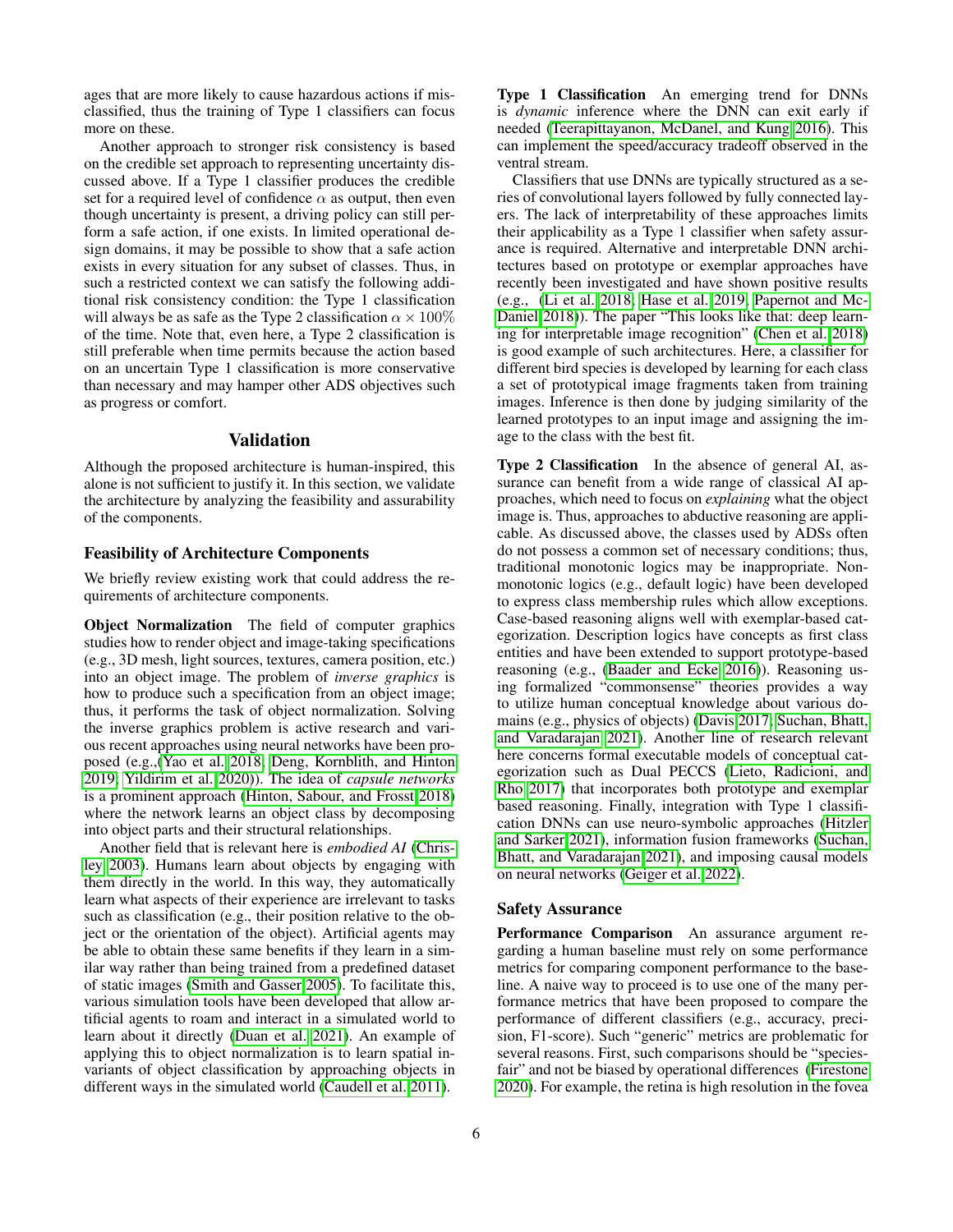but loses resolution and is color blind at the periphery. Thus, it sees an image differently than a DNN that gets an image as a uniform pixel grid. This difference can result in different classification accuracy of an image even if this has nothing to do with classification knowledge.

Second, comparisons should be *risk-aware* performance differences in a context that is not safety relevant are not important. One way to achieve this is to define specialized perception performance metrics for different hazardous driving scenarios [\(Salay et al. 2022.\)](#page-8-13). Finally, because generic metrics average performance over many trials, an AIP may obtain the same value as a human on the metric but still make, what to humans seem like unjustifiable errors (e.g., adversarial examples), undermining the assurance argument. To address this, performance measurements should be made for different difficulty categories for humans. In particular, cases that are easy for humans (e.g., variations due to confounding visual conditions) should also be easy for the AIP—adversarial examples violate this condition. Furthermore, the use of an *error consistency* metric is needed here, which measures the degree to which the AIP is making the same decision as a human on individual trials [\(Geirhos, Meding, and](#page-8-27) [Wichmann 2020\)](#page-8-27). A high error consistency provides evidence that the AIP is following a similar strategy as the human in its classification decision. Note however that we are only interested in preserving strategies where humans make correct decisions and do not want to replicate their weaknesses.

Object Normalization The object normalizer identifies where the confounding effects of visual conditions are explicitly addressed in the architecture. Thus, the assurance argument regarding robustness to adversarial cases focuses here. Furthermore, since we take human performance as a baseline, the performance of the normalizer needs only to be assured up to human tolerable bounds on these conditions (e.g., maximum level of fog after which human performance is inadequate). Methods for eliciting formal requirements representing such bounds, as well as corresponding testing criteria, have been recently proposed [\(Hu et al. 2020,](#page-8-15) [2022\)](#page-8-16).

A generic DNN-based object normalizer would be reusable for different classification tasks allowing any assurance effort to be amortized over all its applications. Thus, although not-interpretable, it could be subjected to increased and extensive testing scrutiny. In addition, this testing effort would be robust because it is not subject to distributional shift or dependencies on community-specific norms since "objecthood" is such a basic concept.

Techniques for formally verifying DNNs are being developed (e.g.,[\(Liu et al. 2019\)](#page-8-28)). Thus, formal verification may be a possible solution for invariances that can be expressed formally as object image transformations (e.g., affine transformations or injected Gaussian noise). Formalizable aspects of object normalization may also allow nondata-driven implementation amenable to traditional assurance practices.

Type 1 Classification A significant positive impact of object normalization is to simplify the classification problem since the classifier needs only to learn the visual features of the class instances in an idealized setting. This reduces the size and diversity needed in the dataset to assure adequate sample coverage of the input distribution. It also improves generalization by reducing the likelihood of spurious correlations with noncausal features of the input.

Prototype/exemplar-based classifier approaches using DNNs provide interpretability by allowing human inspection of the prototypes/exemplars to determine whether they are meaningful. For example, in "This looks like that" discussed above, the prototype fragments of bird images can be inspected by birding experts to determine whether they are indicative of the classes they correspond to. This expert assessment provides evidence for correctness in the safety argument. Unlike the many post hoc explainability mechanisms that have been proposed for DNNs, such as saliency maps, interpretability provides the faithful explanations needed for assurance [\(Rudin 2019\)](#page-8-29).

Another potential benefit of prototype/exemplar-based classifier approaches is the alignment with how humans represent concepts. This could provide evidence that the classifier generalizes in the same way as humans—i.e., by judging similarity to prototypes (and/or exemplars) that have been validated as conforming to community or expert opinion. However, the validity of this "evidence from alignment" argument depends also on the alignment of the similarity metric used with how humans judge similarity. If generic object similarity judgement can be learned by a DNN, then, like an object normalizer, this is could be a reusable component that can be given a higher degree of testing scrutiny. However, there is mixed evidence about whether this is possible. Earlier studies show comparable performance for DNN-based similarity judgment relative to humans, but a more recent study found that DNNs cannot outperform humans when more complex categorical knowledge is needed to judge similarity [\(Jozwik et al. 2017\)](#page-8-30). This suggests that similarity judgement may itself be a perception task that requires a dual process treatment to achieve human-level performance.

Type 2 Classification The knowledge base used by reasoning here is expressed in terms of human understandable concepts; therefore, it is interpretable and inspectable. This allows verification of alignment with communityspecific consensus knowledge about object classes. Additionally, since reasoning is formal and based on a logic, evidence of internal consistency (i.e., soundness) and areas of (in)completeness of the knowledge base can be facilitated using formal methods.

The requirement of classification consistency imposes an important constraint between the knowledge at the Type 1 and Type 2 levels that must be verified as part of an assurance argument. Automatic cross-validation methods between the levels could facilitate this. For example, Type 2 reasoning could be used to label images with semantic information that is then used to train or test the Type 1 classifiers. Reasoning about the scope of conceptual knowledge used by Type 2 could form the basis for completeness claims about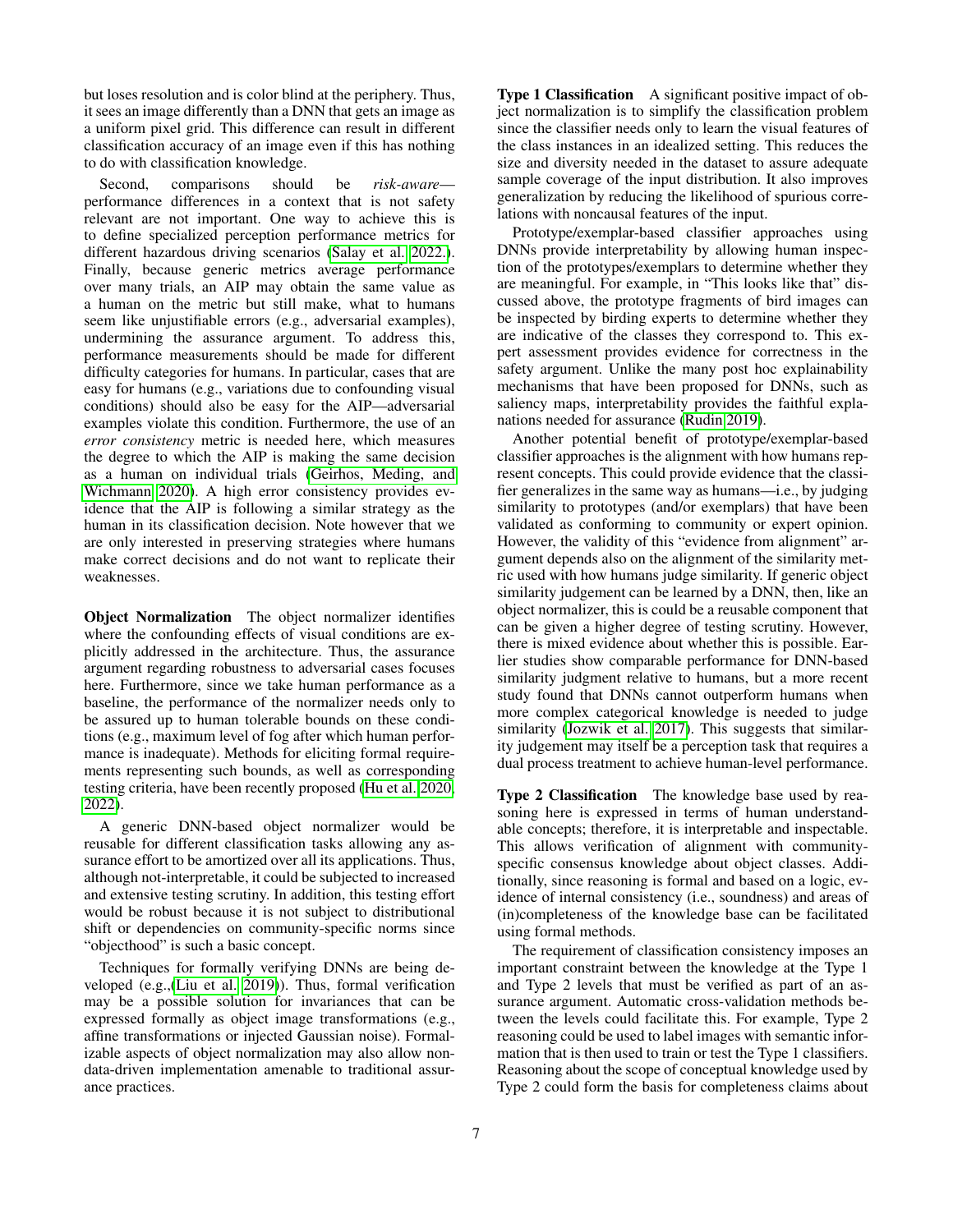the Type 1 classifiers and the datasets used to train and test them.

## Related Work

Dual-processing architectures have been proposed for robotics (e.g., [\(Gurney et al. 2009\)](#page-8-31)) and AI (e.g., [\(Booch](#page-7-13) [et al. 2021\)](#page-7-13)) but rarely discussed from the assurance perspective. The closest work is by Jha et al. [\(Jha, Rushby,](#page-8-32) [and Shankar 2020\)](#page-8-32), who also advocate for such architectures to support assurance. They propose that autonomous systems use (i) Type 1 processing to construct their world models and predict future observations and (ii) Type 2 processing to refine or revise the models when the prediction errors (aka surprise) become high. They target fusing observations from multiple sensors over time (sequential Bayesian filtering) and propose that an assurance argument focuses on (i) guarding against systematic misperceptions by Type 1 processing that fail to generate surprise and (ii) the safe handling of surprise by Type 2 processing. Our contribution is complementary: we explore image classification in depth, emphasizing the distinction between visual and conceptual features, the importance of normalization, and the role of time available to make a decision. Whereas surprise is an important trigger for Type 2 processing, so are other types of uncertainty, including ambiguity and novelty [\(Barto, Mirolli, and Baldassarre 2013\)](#page-7-14).

# **Conclusion**

Although imperfect, human perception performance is often assumed to serve as a minimum baseline for safety that a societally acceptable AIP must meet. However, it is widely known that while current state-of-the-art AIP has achieved high levels of performance using DNNs, they still fall short of this baseline. In this paper, we review research on how humans do the basic perception task of object classification. Then we propose a dual process architecture for a safety assurable object classification AIP aligned with the findings of this research. We discuss how such an architecture is both potentially feasible and assurable.

We plan on investigating several issues as part of future work. First, while this paper explores a dual processing architecture for classification, the ideas must be further developed for more general perception and decision making, potentially in a unified way. This should also go beyond a single modality like vision. When a fast and critical decision needs to be made, one may need to introduce additional sensing modalities. For example, tailpipe fumes on a cold day may appear in LiDAR like a potentially solid object, but a camera image can easily remove this ambiguity. Second, an interesting next step would be to develop a safety argument template that could be evolved and drive the development of concrete AIP architectures in a safety-first manner. Finally, a key limitation is still the challenge to be robust to and detect out-of-distribution (OOD) samples at the Type 1 level when it needs to be fast and we intend to explore this further (plus validating the hypothesis that Type 2 can refute Type 1 for OOD samples in the long run with sufficient accuracy). Perhaps neuroscience can be helpful here too by providing insights into how the brain deals with uncertainty and novelty. Ultimately, the lessons we can learn from the human brain may be the key to achieving assurable and societally acceptable AIP.

## References

<span id="page-7-11"></span>Baader, F.; and Ecke, A. 2016. Reasoning with Prototypes in the Description Logic Using Weighted Tree Automata. In *Language and Automata Theory and Applications*, 63–75. Springer.

<span id="page-7-14"></span>Barto, A.; Mirolli, M.; and Baldassarre, G. 2013. Novelty or Surprise? *Front. Psychol.*

<span id="page-7-2"></span>Baumeister, R. F. 1984. Choking under pressure: selfconsciousness and paradoxical effects of incentives on skillful performance. *Journal of personality and social psychology*, 46(3): 610.

<span id="page-7-5"></span>Biederman, I. 1987. Recognition-by-components: a theory of human image understanding. *Psychological review*, 94(2): 115.

<span id="page-7-13"></span>Booch, G.; Fabiano, F.; Horesh, L.; Kate, K.; Lenchner, J.; Linck, N.; Loreggia, A.; Murgesan, K.; Mattei, N.; Rossi, F.; and Srivastava, B. 2021. Thinking Fast and Slow in AI. *Proceedings of the AAAI Conference on Artificial Intelligence*, 35(17): 15042–15046.

<span id="page-7-4"></span>Bracci, S.; Ritchie, J. B.; and de Beeck, H. O. 2017. On the partnership between neural representations of object categories and visual features in the ventral visual pathway. *Neuropsychologia*, 105: 153–164.

<span id="page-7-9"></span>Caudell, T. P.; Burch, C. T.; Zengin, M.; Gauntt, N.; and Healy, M. J. 2011. Retrospective learning of spatial invariants during object classification by embodied autonomous neural agents. In *The 2011 International Joint Conference on Neural Networks*, 2135–2142. IEEE.

<span id="page-7-10"></span>Chen, C.; Li, O.; Tao, C.; Barnett, A. J.; Su, J.; and Rudin, C. 2018. This looks like that: deep learning for interpretable image recognition. *arXiv preprint arXiv:1806.10574*.

<span id="page-7-7"></span>Chrisley, R. 2003. Embodied artificial intelligence. *Artificial intelligence*, 149(1): 131–150.

<span id="page-7-12"></span>Davis, E. 2017. Logical formalizations of commonsense reasoning: a survey. *Journal of Artificial Intelligence Research*, 59: 651–723.

<span id="page-7-6"></span>Deng, B.; Kornblith, S.; and Hinton, G. 2019. Cerberus: A multi-headed derenderer. *arXiv preprint arXiv:1905.11940*.

<span id="page-7-3"></span>DiCarlo, J. J.; Zoccolan, D.; and Rust, N. C. 2012. How does the brain solve visual object recognition? *Neuron*, 73(3): 415–434.

<span id="page-7-8"></span>Duan, J.; Yu, S.; Tan, H. L.; Zhu, H.; and Tan, C. 2021. A Survey of Embodied AI: From Simulators to Research Tasks. *arXiv preprint arXiv:2103.04918*.

<span id="page-7-0"></span>Epstein, S. 1994. Integration of the cognitive and the psychodynamic unconscious. *American psychologist*, 49(8): 709.

<span id="page-7-1"></span>Evans, J. S. B.; and Stanovich, K. E. 2013. Dual-process theories of higher cognition: Advancing the debate. *Perspectives on psychological science*, 8(3): 223–241.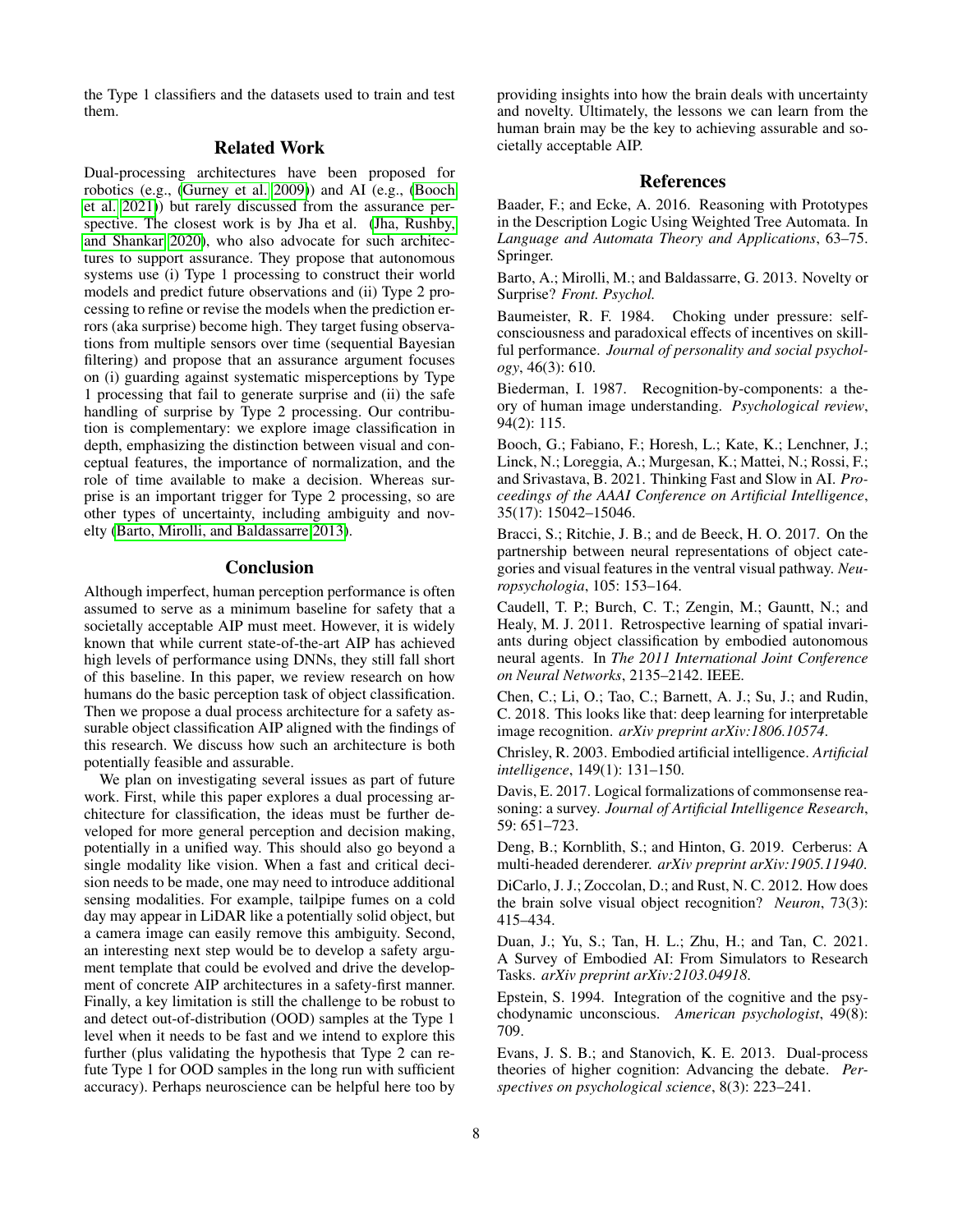<span id="page-8-6"></span>Fabre-Thorpe, M. 2011. The characteristics and limits of rapid visual categorization. *Frontiers in psychology*, 2: 243.

<span id="page-8-26"></span>Firestone, C. 2020. Performance vs. competence in human–machine comparisons. *Proceedings of the National Academy of Sciences*, 117(43): 26562–26571.

<span id="page-8-25"></span>Geiger, A.; Wu, Z.; Lu, H.; Rozner, J.; Kreiss, E.; Icard, T.; Goodman, N. D.; and Potts, C. 2022. Inducing Causal Structure for Interpretable Neural Networks. ArXiv:2112.00826. To appear in *Proceeding of the International Conference on Machine Learning*.

<span id="page-8-27"></span>Geirhos, R.; Meding, K.; and Wichmann, F. A. 2020. Beyond accuracy: Quantifying trial-by-trial behaviour of CNNs and humans by measuring error consistency. *arXiv preprint arXiv:2006.16736*.

<span id="page-8-5"></span>Goldstone, R. L.; Kersten, A.; and Carvalho, P. F. 2018. Categorization and concepts. *Stevens' handbook of experimental psychology and cognitive neuroscience*, 3: 275–317.

<span id="page-8-11"></span>Goldstone, R. L.; and Son, J. Y. 2012. *Similarity.* Oxford University Press.

<span id="page-8-31"></span>Gurney, K.; Hussain, A.; Chambers, J.; and Abdullah, R. 2009. Controlled and Automatic Processing in Animals and Machines with Application to Autonomous Vehicle Control. In *ICANN*.

<span id="page-8-12"></span>Harnad, S. 1990. The symbol grounding problem. *Physica D: Nonlinear Phenomena*, 42(1-3): 335–346.

<span id="page-8-21"></span>Hase, P.; Chen, C.; Li, O.; and Rudin, C. 2019. Interpretable image recognition with hierarchical prototypes. In *Proceedings of the AAAI Conference on Human Computation and Crowdsourcing*, volume 7, 32–40.

<span id="page-8-17"></span>Hinton, G. E.; Sabour, S.; and Frosst, N. 2018. Matrix capsules with EM routing. In *6th International Conference on Learning Representations, ICLR 2018, Vancouver, BC, Canada, April 30 - May 3, 2018, Conference Track Proceedings*.

<span id="page-8-24"></span>Hitzler, P.; and Sarker, M. 2021. *Neuro-Symbolic Artificial Intelligence: The State of the Art*. IOS Press.

<span id="page-8-16"></span>Hu, B. C.; Marsso, L.; Czarnecki, K.; Salay, R.; Shen, H.; and Chechik, M. 2022. If a Human Can See It, So Should Your System: Reliability Requirements for Machine Vision Components. In *44th International Conference on Software Engineering (ICSE 2022)*. To Appear.

<span id="page-8-15"></span>Hu, B. C.; Salay, R.; Czarnecki, K.; Rahimi, M.; Selim, G.; and Chechik, M. 2020. Towards requirements specification for machine-learned perception based on human performance. In *2020 IEEE Seventh International Workshop on Artificial Intelligence for Requirements Engineering (AIRE)*, 48–51. IEEE.

<span id="page-8-32"></span>Jha, S.; Rushby, J.; and Shankar, N. 2020. Model-Centered Assurance for Autonomous Systems. In *SAFECOMP*.

<span id="page-8-30"></span>Jozwik, K. M.; Kriegeskorte, N.; Storrs, K. R.; and Mur, M. 2017. Deep convolutional neural networks outperform feature-based but not categorical models in explaining object similarity judgments. *Frontiers in psychology*, 8: 1726.

<span id="page-8-2"></span>Kahneman, D. 2011. *Thinking, fast and slow*. Macmillan.

<span id="page-8-20"></span>Li, O.; Liu, H.; Chen, C.; and Rudin, C. 2018. Deep learning for case-based reasoning through prototypes: A neural network that explains its predictions. In *Proceedings of the AAAI Conference on Artificial Intelligence*, volume 32.

<span id="page-8-23"></span>Lieto, A.; Radicioni, D. P.; and Rho, V. 2017. Dual PECCS: a cognitive system for conceptual representation and categorization. *Journal of Experimental & Theoretical Artificial Intelligence*, 29(2): 433–452.

<span id="page-8-28"></span>Liu, C.; Arnon, T.; Lazarus, C.; Strong, C.; Barrett, C.; and Kochenderfer, M. J. 2019. Algorithms for verifying deep neural networks. *arXiv preprint arXiv:1903.06758*.

<span id="page-8-4"></span>Madan, C. R.; Spetch, M. L.; and Ludvig, E. A. 2015. Rapid makes risky: Time pressure increases risk seeking in decisions from experience. *Journal of Cognitive Psychology*, 27(8): 921–928.

<span id="page-8-1"></span>Malowany, D.; and Guterman, H. 2020. Biologically Inspired Visual System Architecture for Object Recognition in Autonomous Systems. *Algorithms*, 13(7): 167.

<span id="page-8-9"></span>Medin, D. L.; and Schaffer, M. M. 1978. Context theory of classification learning. *Psychological review*, 85(3): 207.

<span id="page-8-10"></span>Murphy, G. L. 2016. Is there an exemplar theory of concepts? *Psychonomic bulletin & review*, 23(4): 1035–1042.

<span id="page-8-22"></span>Papernot, N.; and McDaniel, P. 2018. Deep k-nearest neighbors: Towards confident, interpretable and robust deep learning. *arXiv preprint arXiv:1803.04765*.

<span id="page-8-7"></span>Poggio, T.; and Edelman, S. 1990. A network that learns to recognize three-dimensional objects. *Nature*, 343(6255): 263–266.

<span id="page-8-3"></span>Ratcliff, R.; and McKoon, G. 2008. The diffusion decision model: theory and data for two-choice decision tasks. *Neural computation*, 20(4): 873–922.

<span id="page-8-8"></span>Rosch, E. H. 1973. Natural categories. *Cognitive psychology*, 4(3): 328–350.

<span id="page-8-29"></span>Rudin, C. 2019. Stop explaining black box machine learning models for high stakes decisions and use interpretable models instead. *Nature Machine Intelligence*, 1(5): 206–215.

<span id="page-8-14"></span>Salay, R.; Czarnecki, K.; Elli, M. S.; Alvarez, I. J.; Sedwards, S.; and Weast, J. 2020. PURSS: Towards Perceptual Uncertainty Aware Responsibility Sensitive Safety with ML. In *SafeAI@ AAAI*, 91–95.

<span id="page-8-13"></span>Salay, R.; Czarnecki, K.; Kuwajima, H.; Yasuoka, H.; Nakae, T.; Abdelzad, V.; Huang, C.; Kahn, M.; and Nguyen, V. D. 2022. The missing link: Developing a safety case for perception components in automated driving. SAE Technical Paper, doi:10.4271/2022-01-0818.

<span id="page-8-18"></span>Smith, L.; and Gasser, M. 2005. The development of embodied cognition: Six lessons from babies. *Artificial life*, 11(1-2): 13–29.

<span id="page-8-0"></span>Suchan, J.; Bhatt, M.; and Varadarajan, S. 2021. Commonsense visual sensemaking for autonomous driving–On generalised neurosymbolic online abduction integrating vision and semantics. *Artificial Intelligence*, 299: 103522.

<span id="page-8-19"></span>Teerapittayanon, S.; McDanel, B.; and Kung, H.-T. 2016. Branchynet: Fast inference via early exiting from deep neural networks. In *2016 23rd International Conference on Pattern Recognition (ICPR)*, 2464–2469. IEEE.